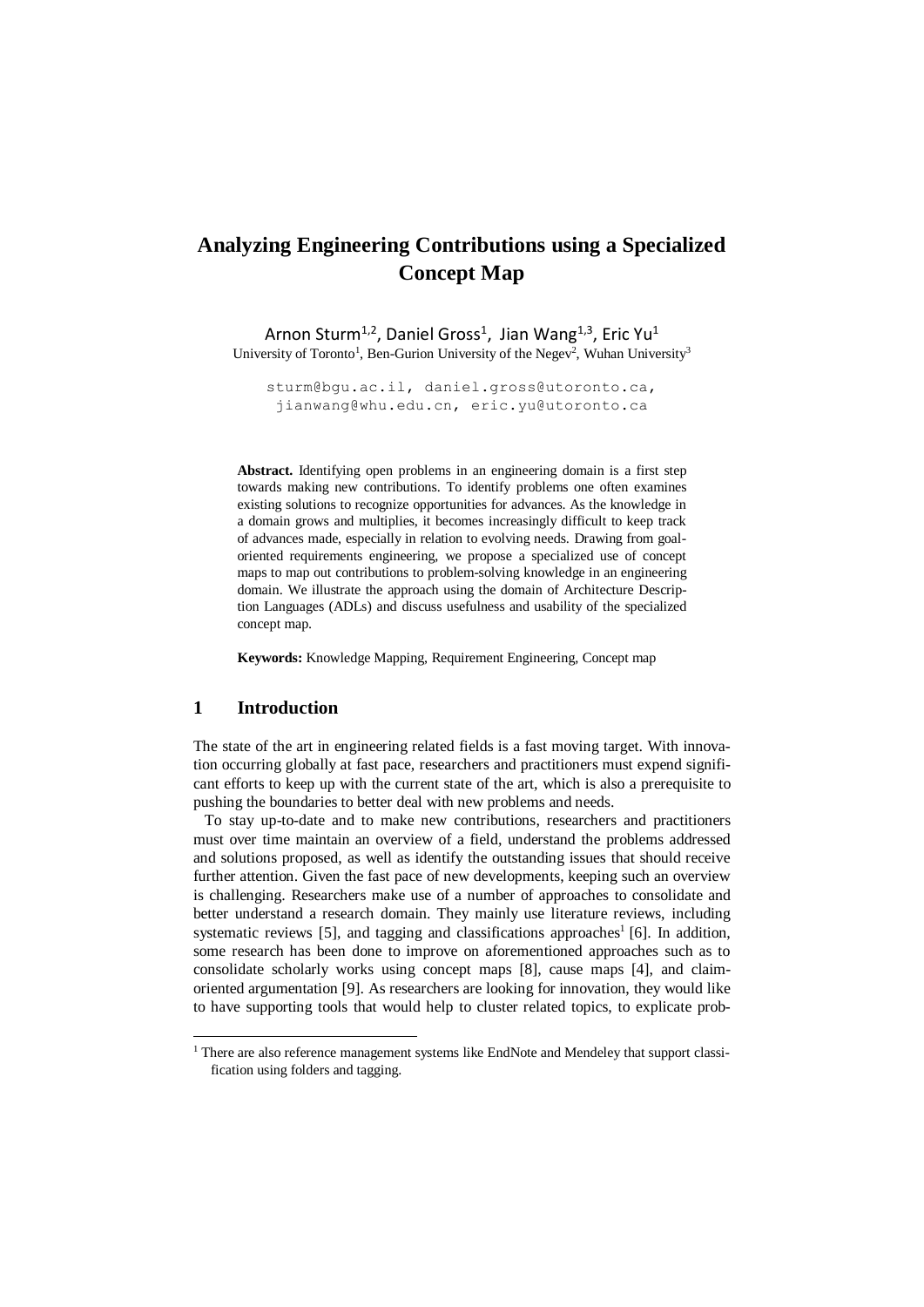#### 90 Pre-proceedings of CAISE'14 Forum

lems and solutions, to represent and reason about differences between existing solutions, and to analyze how the knowledge in a domain evolves over time. Indeed, the aforementioned approaches offer different kinds of textual, conceptual and visual mapping over domains, however, analyzing their capabilities, it seems that they lack essential capabilities to evaluate or compare state-of-the art studies. Table 1 presents a (subjective) comparison of the approaches with respect to the needed capabilities.

| Approach            | <b>Clustering</b> | <b>Expressiveness</b> | <b>Reasoning</b> | <b>Dynamic</b><br><b>Evolution</b> |
|---------------------|-------------------|-----------------------|------------------|------------------------------------|
| Literature Survey   |                   |                       |                  |                                    |
| Classification      | $^{+++}$          |                       |                  |                                    |
| Cause Map           | $++$              |                       |                  |                                    |
| <b>Concept Maps</b> |                   |                       |                  | -++                                |
| Argumentation       |                   |                       |                  |                                    |

Table 1. Comparing mapping techniques

Based on our observation that contributions to the state of the art can often be characterized as *means* that come to address specific *ends* in some better way, and the lack of such a view in current approaches, we were motivated to seek an approach based on goal-oriented requirements engineering (GORE) approaches [11] in general and the i\* (pronounced i-star) goal-oriented modeling framework approach in particular [11]. The i\* approach has at its center the means-ends relationship, and the capability to differentiate alternate means towards some end by indicating their differing contributions towards desired quality objectives. Following that approach and based on our previous work [\[3\]](#page-7-5), we propose a knowledge mapping technique to represent and map out problems and solutions in engineering domains. We envision that using such a technique would better support researchers in representing and reasoning about research advancements in engineering domains. In this paper, we describe the technique, illustrate its use for the domain of software architecture description languages (ADLs), present initial evaluations and further discuss our vision in developing the technique.

In Section 2 we briefly review the ADL landscape and point to some of the issues we observed. In Section 3 we define the mapping technique and demonstrate it using examples from the ADL domain. In Section 4 we further discuss the proposed technique and reflect on its use. In Section 5 we conclude and elaborate on our vision regarding the usage of such knowledge maps.

# **2 The Architecture Description Language Domain**

The motivation for our research is the observation that much of the knowledge underpinning engineering domains can essentially be characterized using means-ends relationships and qualifying properties. Such a characterization supports systematically representing needs and problems and their linkages to proposed solutions that come to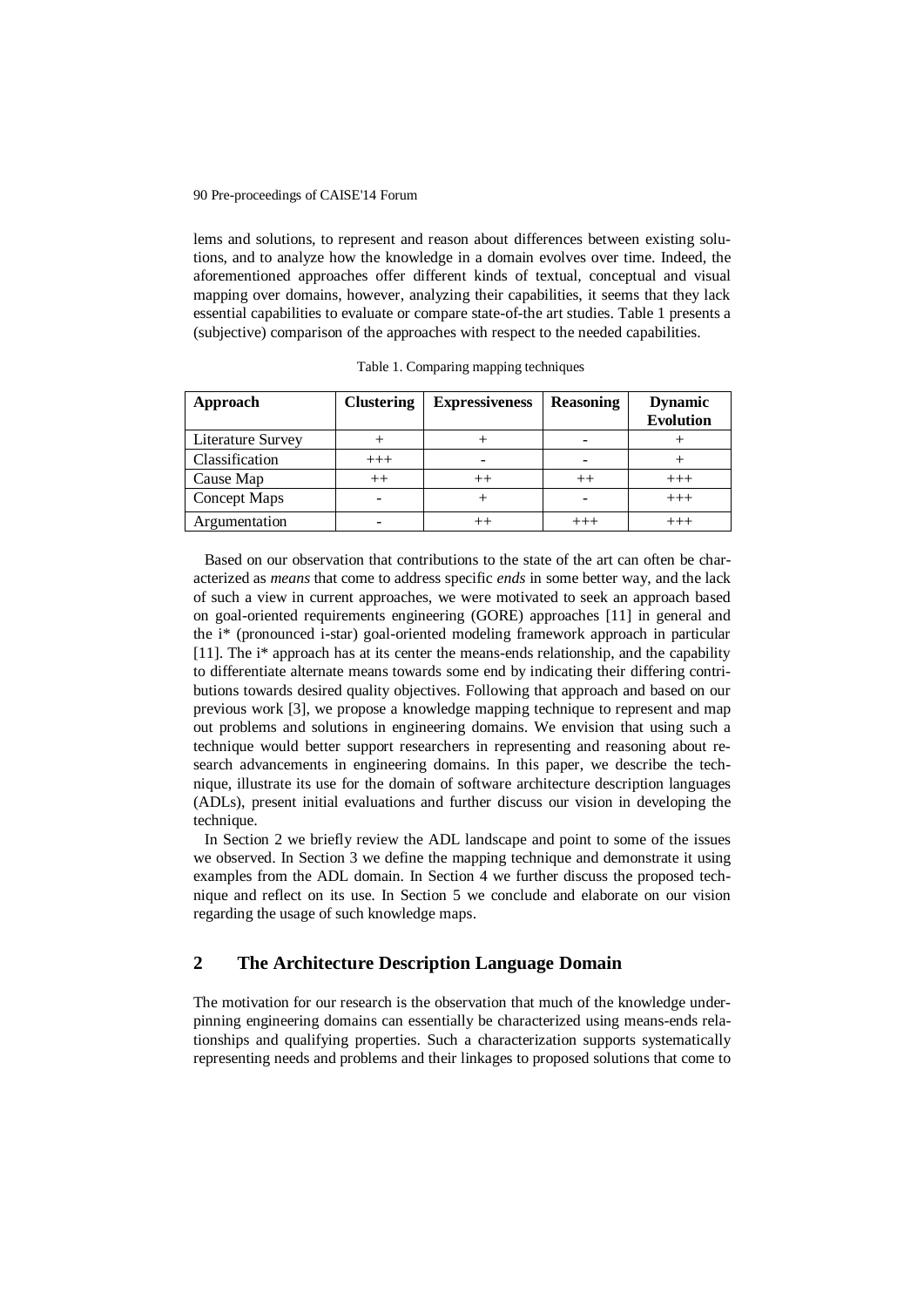address those problems in some better way. Capturing problems, solutions and such linkages between them helps in systematically identifying what the problems in a domain are, which of those have been addressed to date and how, as well as what the outstanding issues are that could benefit from future exploration.

As an example we looked at the domain of architectural design as one of the important areas in IS design. Specialized languages for supporting architectural design has been an active research area for some time, yet their industry adoption has been limited. In a recent survey that aimed to identify what architects need from architectural description languages (ADLs) [\[7\]](#page-7-6), the authors identified 150+ ADLs that were proposed over the last decade and half and asked practitioners, amongst others, which ADLs they used, what ADL features they found they need, and more generally what their ADL needs are during architectural development.

One surprising outcome of the survey was the limited adoption of the proposed ADLs in industry. Only a hand-full of ADLs, and mainly those that originated from industry, were in active use, with UML used as an ADL by 86% of the respondents. Furthermore, 86% of respondents indicated that ADLs needed to be extended to meet project-specific needs. Yet, only about 25% of UML users actually extended UML, such as by use of profiles, to meet project-specific needs, with about 73% of respondents using UML as-is, despite its lack of architectural description features.

To better understand the reason of UML adoption, and in particular why it was mostly adopted in organizations as-is without extensions, we mapped out portions of the ADL domain to capture how ADL authors perceived problems and solutions in that domain. Our aim was to identify how a knowledge structure based on means-ends relationships could more systematically tie ADL research to practitioners' needs. While addressing architects needs is clearly an important objective for ADL designers, creators of ADLs nevertheless typically focused on specific technical features they perceived architects would need and offered interesting representational or analytical features, which in the end were however not adopted by practicing architects in industry.

To further examine knowledge structures in the ADL domain we also turned to ADL literature reviews, which consolidate, compare and contrast ADLs. Such literature surveys offer useful perspectives on the knowledge structure of the ADL domain. However, such reviews mainly focused on comparing the feature sets of ADLs using predefined features or feature categories perceived to be of value to the survey authors [\[2\]](#page-7-7).

We thus aim to complement such textual survey approaches with a conceptual knowledge map that helps characterize and clarify the problems and needs, and different solution approaches in engineering domains, and helps link high level needs and problems to the solution approaches.

## **3 Specializing Concept Maps for Engineering Domains**

During our research we applied the proposed technique to map out portions of a variety of engineering domains including agent-oriented software engineering, geo-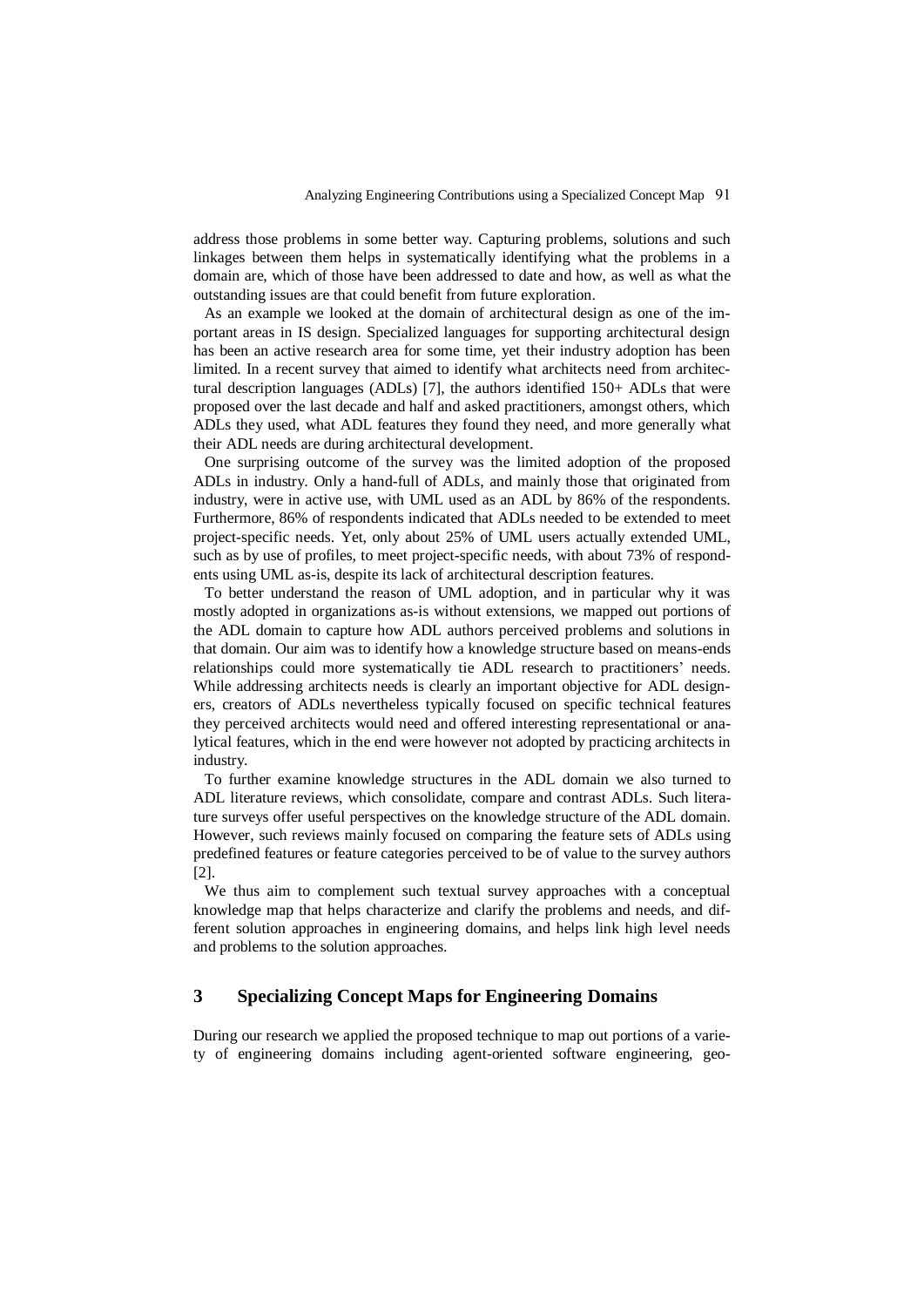#### 92 Pre-proceedings of CAISE'14 Forum

engineering, web mining, and documenting software architectures. Distilling our modeling experience we adopted a minimal set of modeling constructs including two main types of nodes and several types of links. By convention, the map is laid out with problems or objectives at the top and solutions at the bottom.

- The **task** is the main element in the means-ends hierarchy. A task can be interpreted either as a problem (in relation to lower elements) or a solution (in relation to higher elements). It is named with a concise verb phrase typically, and graphically depicted as a rectangular shape with rounded corners. For example, in Figure 1, which illustrates part of the ADL knowledge map, the task "Define Architecture" is a problem to be addressed. It can be achieved by the tasks of "Define New Architecture" or "Utilize Existing Knowledge". Both solutions can in turn can also be viewed as sub-problems that need further addressing. A task can have associated contexts and a set of references (i.e., the knowledge sources) justifying the existence of such a task within the map. These are not shown in Figure 1 to avoid clutter, but are supported by the tool.
- A **quality** element is used to express quality attributes that are desired for associated tasks. Examples in Figure 1 include "Scalable", "Traceable", and "Architecture Quality". A quality is depicted as an ellipse, and is typically named with adverbial or adjectival phrases or quality nouns (e.g., "-ilities").
- Links connect tasks and qualities. In the following we elaborate on the link types.
	- o The **achieved by** link represents a means-end relationship. The arrow points from the "end" to the "means". Figure 1 indicates that "Use ADL" is one way of achieving "Design New Architecture". "Use WRIGHT" and "Use UML" are alternative ways of achieving "Use ADL".
	- o The **consists of** link indicates that a task has several sub-parts, all of which should be accomplished for the parent task to be accomplished. In Figure 1, "Devise Architecture" consists of "Define Architecture", "Select Technology", and "Communicate the Architecture", among other problems that need to be addressed.
	- o The **association** link (an unlabeled and non-directional link) indicates the desirable qualities for a given task. These qualities are to be taken into account when evaluating alternative ways for accomplishing the task. For example, "Adoptable", "Extensible", are qualities that could differentiate among different ways of "Use(-ing) ADL".
	- o The **extended by** link indicates that the target task is an extension of the source task. For example, "Create UML-Profile" is an extension of "Use UML". All qualities that hold for the parent task also hold for its extensions.
	- o The **contribution** link (a curved arrow) indicates a contribution towards a quality, from a task or another quality. The contribution can be from strong negative to strong positive contribution, which are determined subjectively by the map creator based on the available resources. For example, "Use UML" is well contributed ("++") to "Weavable into SDLC", and also contribute ("+") to "Analyzable". The alternative "Use WRIGHT" is well contributed ("++") to "Formal" and contribute ("+") to "Weavable into SDLC", and "Usable".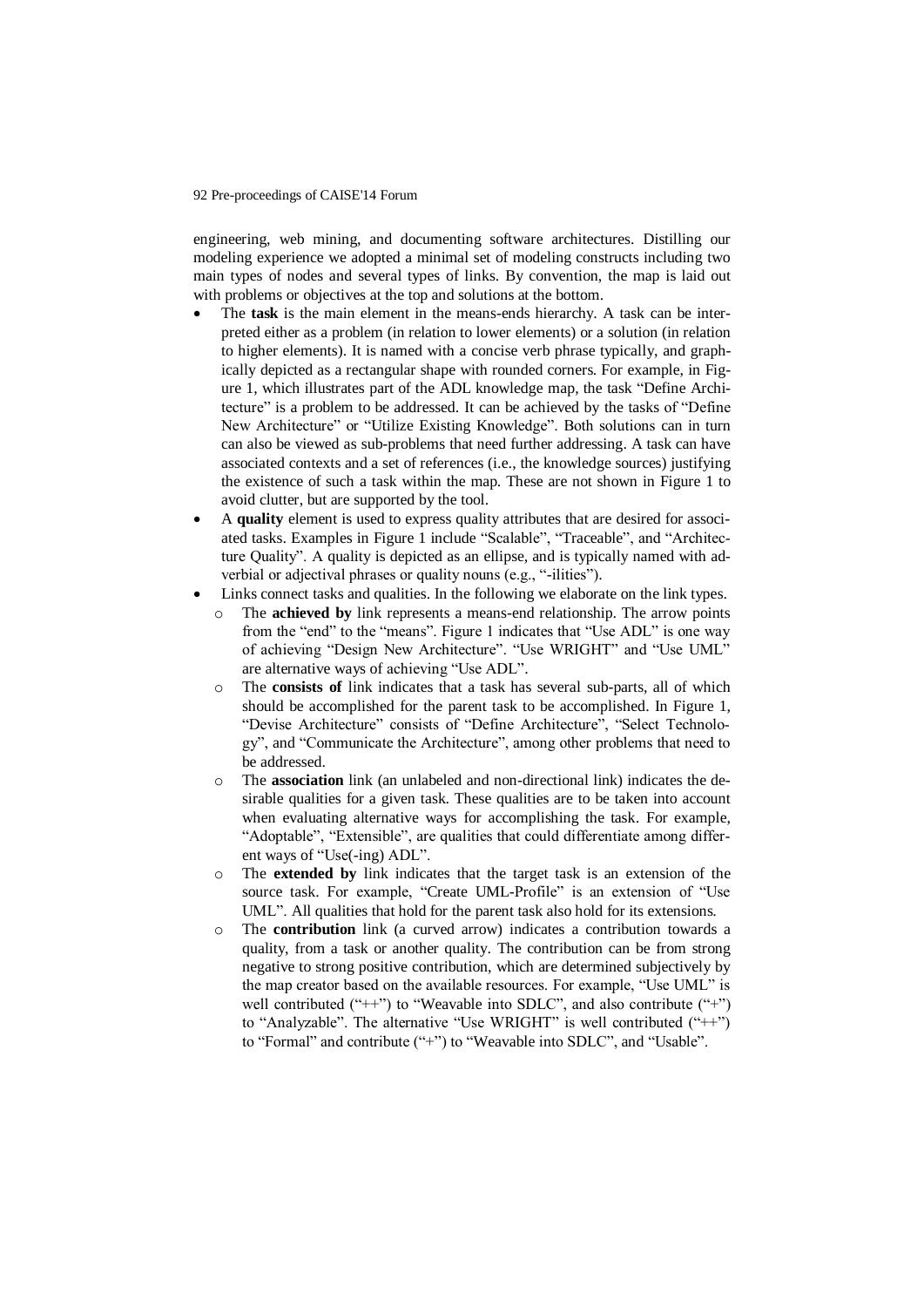

#### Analyzing Engineering Contributions using a Specialized Concept Map 93

Figure 1. A partial knowledge map of the ADL domain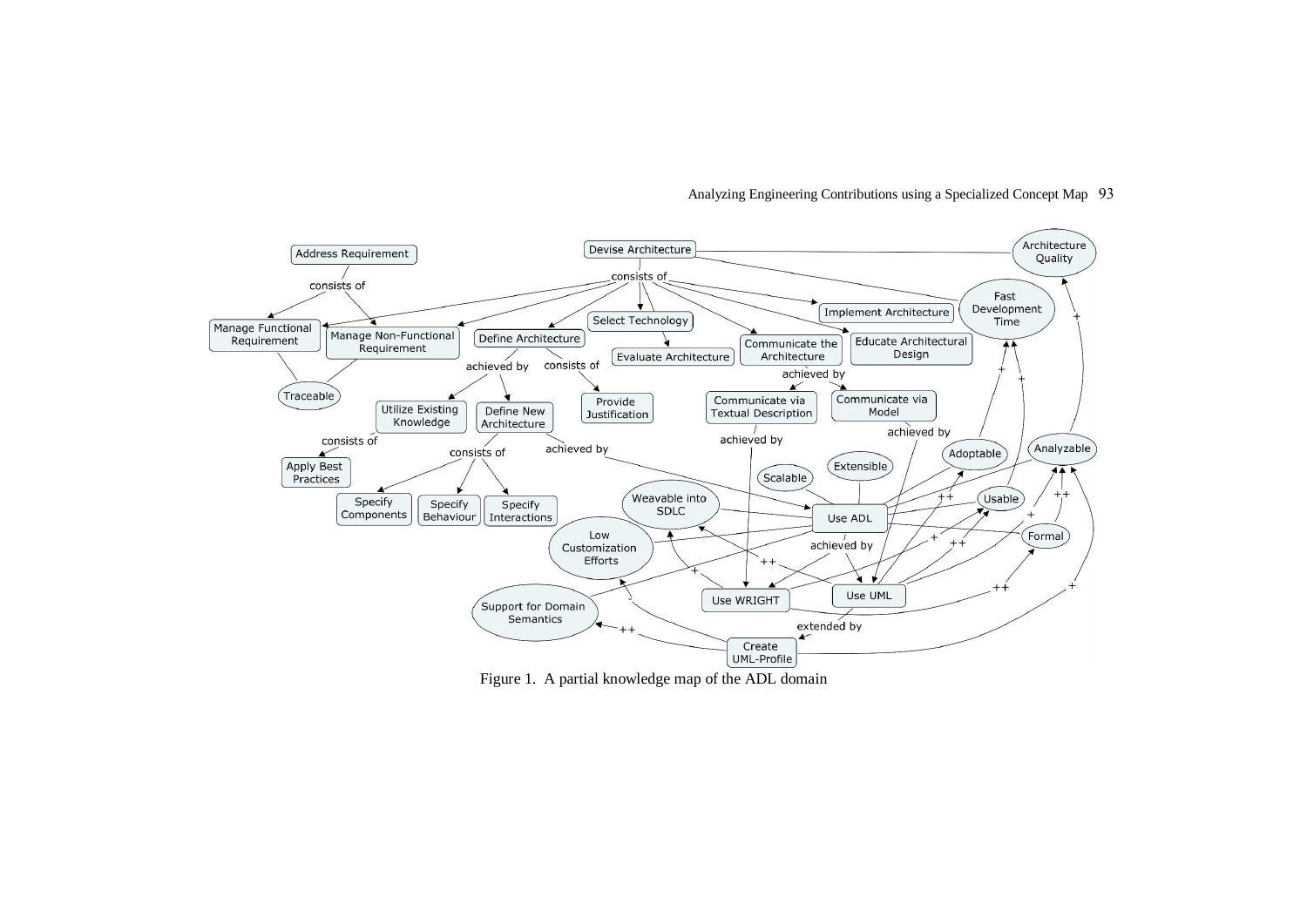We used the cmap tool<sup>2</sup> to draw the knowledge map in Figure 1. Using the cmap tool allows us to benefit from all implemented features of the platform, including collaborative modeling and sharing of concept maps.

It should be noted that Figure 1 is a map aims to serve as an index to the actual knowledge. The purpose of the map is not to create new knowledge rather to organize the knowledge in a way that would increase its accessibility.

To construct the map in Figure 1, we analyzed an informal survey of architects duties and skills offered on the CMU SEI website [\[9\]](#page-7-8) and the aforementioned ADL architects needs survey paper [\[7\]](#page-7-6). We further looked at comparison of various ADLs reported in the literature [\[2\]](#page-7-7). Following these resources, we were able to construct the map while having supporting evidence for the claims implied by nodes and relationships included in map.

### **4 Discussion**

Using the knowledge map in Figure 1 we can point to the main justifications for choosing one ADL over another by following their level of contribution to the qualities associated with the use of an ADL. Which ADLs were chosen in practice, and why? According to the Malavolta survey [7], most architects adopting UML as an ADL decided to live with the limitations of UML rather than choosing an ADL that fits with their specific software architectural analysis needs, because the generic version of UML was a notation already known in the organization, and hence required minimal learning effort during adoption. This explanation is indicated in Figure 1 by the contribution link from "Use UML" to "Analyzable": using UML has limited contribution to having an analyzable architectural description; a "++" link from "Use UML" to Adoptability: using UML has a strong contribution to being adoptable in the organization; a "++" link from "Use UML" to "Weaveable into SDLC": indicating another advantages over WRIGHT; and the "-" contribution link from "Create UML Profile" to "Low Customization Efforts", indicating that creating a UML Profile contributes negatively to reducing customization efforts, and thus rarely used.

Hence, the concept map helps capture and visualize, using selected concepts and relationships, the arguments that drove many architect's adoption decision-making. More specifically, adoptability in the organization is an overriding concern, which needs to be addressed well before other useful features, are introduced in an ADL.

 Another insight for future research that may be derived from the knowledge map is that ADLs only cover a small part of the overall responsibilities of software architects. According to Figure 1 decisions about ADL use mainly support the definition of new architectures, which is, however, only one task of a variety of others that architects are engaged in during architectural development, some of which might be more important to the organization than more formal descriptions of architectures. The knowledge map should thus help researchers and practitioners in seeing the broader picture of needs into which more particular research directions are positioned.

 $\overline{a}$ 

<sup>2</sup> http://cmap.ihmc.us/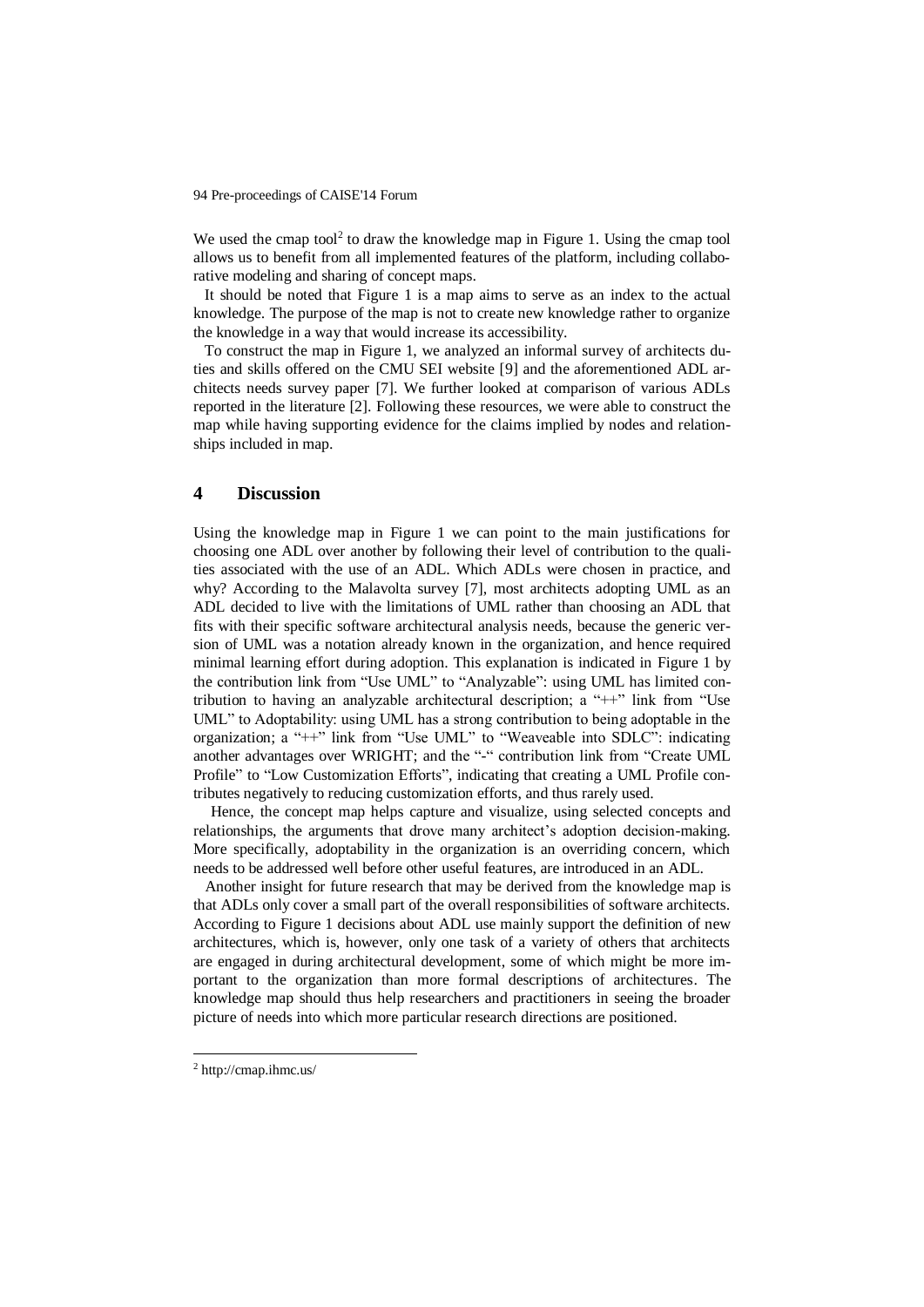While the proposed technique facilitates representing problems and solutions in existing state-of-the-art, we encountered a number of challenges while self-examining it in the various domains aforementioned and with various viewpoints (e.g., mapping a domain, mapping a specific research, adopting a top-down approach, and adopting a middle-out approach):

**Conceptual Mismatch**: Identifying problems, solutions, qualities, and the relationships among them is often non-trivial. Researchers and stakeholders often present needs and benefits in solution-oriented terminology and languages and neglect the connection with the problem-oriented aspect.

**Naming Decompositions:** During the construction of a knowledge map elements are decomposed into lower level elements. Decomposition is the main mechanism to unearth variation and differences in approach details (solution features) that matter with respect to qualities. However, in some domains it appears difficult to identify and name those solution feature "components" that differentiate among alternative approaches. This suggests that more holistic representations of solution approaches, or, that more finer-grained concept map based analysis guidelines to help make explicit in what way proposed solutions differ in their details, may be needed.

**Multiple vantage points and terminology use:** Because of different viewpoints map creators might take, they may develop maps differently, both in terminology and in the abstraction level. Furthermore, it is in the purview of the map creator to decide which level of abstraction is the most fitting to express problems and solution approaches. When constructing larger maps out of contributions from different map authors, aligning the levels of abstraction is thus non-trivial.

**Scalable tool support:** Having good tool support is often a key weakness in proposed approaches. Using concept maps we can take advantage of existing tools, and use "scalability" features such as: element expanding/collapsing and map referencing.

**Domain knowledge extraction:** Currently, knowledge extraction and its mapping are done manually and obviously, subjectively, as implied before. This introduce a burden on adopting the approach. Nevertheless, we envision crowd-mapping as an approach that distributes the burden across interested many participants, who benefit from mutual contributions, and approaches to automated concept extraction from bodies of engineering text guided by the proposed concepts that link needs with solutions.

# **5 Conclusion and Future work**

With the fast moving technological/engineering innovations landscape, new approach proposals that address novel challenges are continuously devised. In this paper we propose a technique to map out research fields using a light-weight modeling technique, based on a well-known concept mapping approach and argue for its benefits, such as the ability to represent and facilitate the analysis for novel proposals, gaps of un-addressed problems, as well as, other kinds of analysis such as tracing of possible reasons for adoption or non-adoption of proposed approaches. We believe that the approach is applicable to any engineering domains that fit into the problem-solution means-end approach. Yet, its benefits depend on the domain maturity.